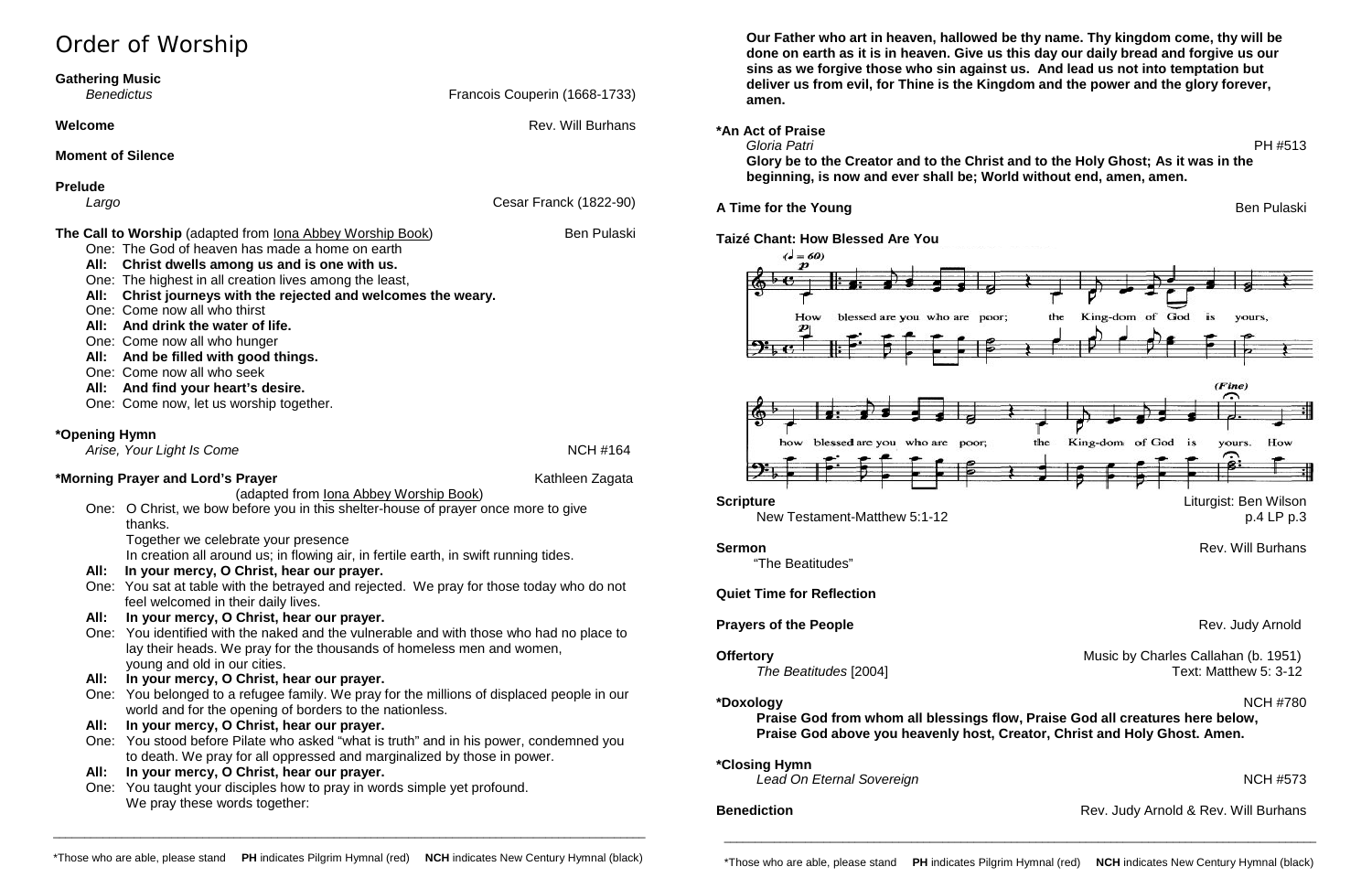### **Passing the Peace of Christ**

*(Please offer "peace" or " The peace of Christ" to your neighbor as you depart)*

#### **Postlude**

*Voluntary* Maurice Greene (1696 -1755)

# Today's Worship Service

#### **Sanctuary Flowers**

Today's Chancel flowers are given to the glory of God, and in honor of our families by Rick Forzese and Julianne Zimmerman.

# Meet Our Church

**First Congregational Church in Winchester, UCC,** *An Open and Affirming Congregation* 21 Church Street, Winchester, MA 01890 781 -729 -9180 **www.fcc -winchester.org**

We are a Christ -centered, nurturing community: growing in faith, serving in love, welcoming all with joy.

The Congregation, Ministers To The World Rev. William Burhans, Lead Pastor Rev. Ms. Judith B. Arnold, Associate Pastor Ms. Kathleen Zagata, RN, MS, CS, Minister of Congregational Health & Wellness Ms. Jane Ring Frank, Minister of Music & Worship Arts Mr. Ben Pulaski, Minister of Faith Formation: Children & Youth Mr. Jeffrey Mead, Organist Mr. Bradley Ross, Sexton Mr. Tyler Campbell, Assistant Sexton Ms. Sarah Marino, Office Manager The Rev. Dr. Kenneth Orth, Pastoral Counselor (Affiliate)

# Welcome!

We are happy you have joined us today for worship. We hope that in the coming hour of quiet, song, prayer, sacred scripture, and communal gathering, you will awaken more fully to God's presence in your life and the world around us.

#### **Restrooms**

Restrooms are located down the stairs as you first enter the front doors of the church.

#### **Accessibility**

Listening devices are available in the back of the sanctuary for the hearing impaired. An after -worship coffee hour is held in Chidley Hall on the bottom floor of the church building. An elevator is located out the doors to the right of the front chancel area and down the hall. Please ask a greeter if you need assistance.

#### **Childcare**

Children are always welcome in the sanctuary! We appreciate the sounds of little ones among us. If you'd prefer, there is a professionally staffed nursery on the floor beneath the sanctuary. Ask a greeter if you need help finding it.

#### **Family Room**

There is also a comfortable room with sofas, chairs, carpet and an audio link to the service for when you need more room to attend to your family. It is located just outside the doors to the right of the front chancel area.

**Children (Stepping Stones) and Youth Church School**

Classes for children and youth in pre -k through 12th grade are taught during worship. Families begin the worship service together in the sanctuary. Children are then invited to join us at the front (if they are comfortable) for the Time for the Young. Afterwards, the children and youth are led to their classrooms by their teachers.

#### **Get connected!**

Please tell us about yourself and/or request a prayer by filling out a Welcome/Prayer Request Card found in each pew and place it in the offering plate when it passes. We look forward to getting to know you at Coffee Hour, held downstairs immediately following the service. You can also learn more about our community through our website and Facebook page: **www.fcc -winchester.org facebook.com/fccwucc**

**Text FCCW to 22828 to join our email list**

## **January 2 9 , 2017**

The Fourth Sunday after Epiphany 10:00 Worship Service